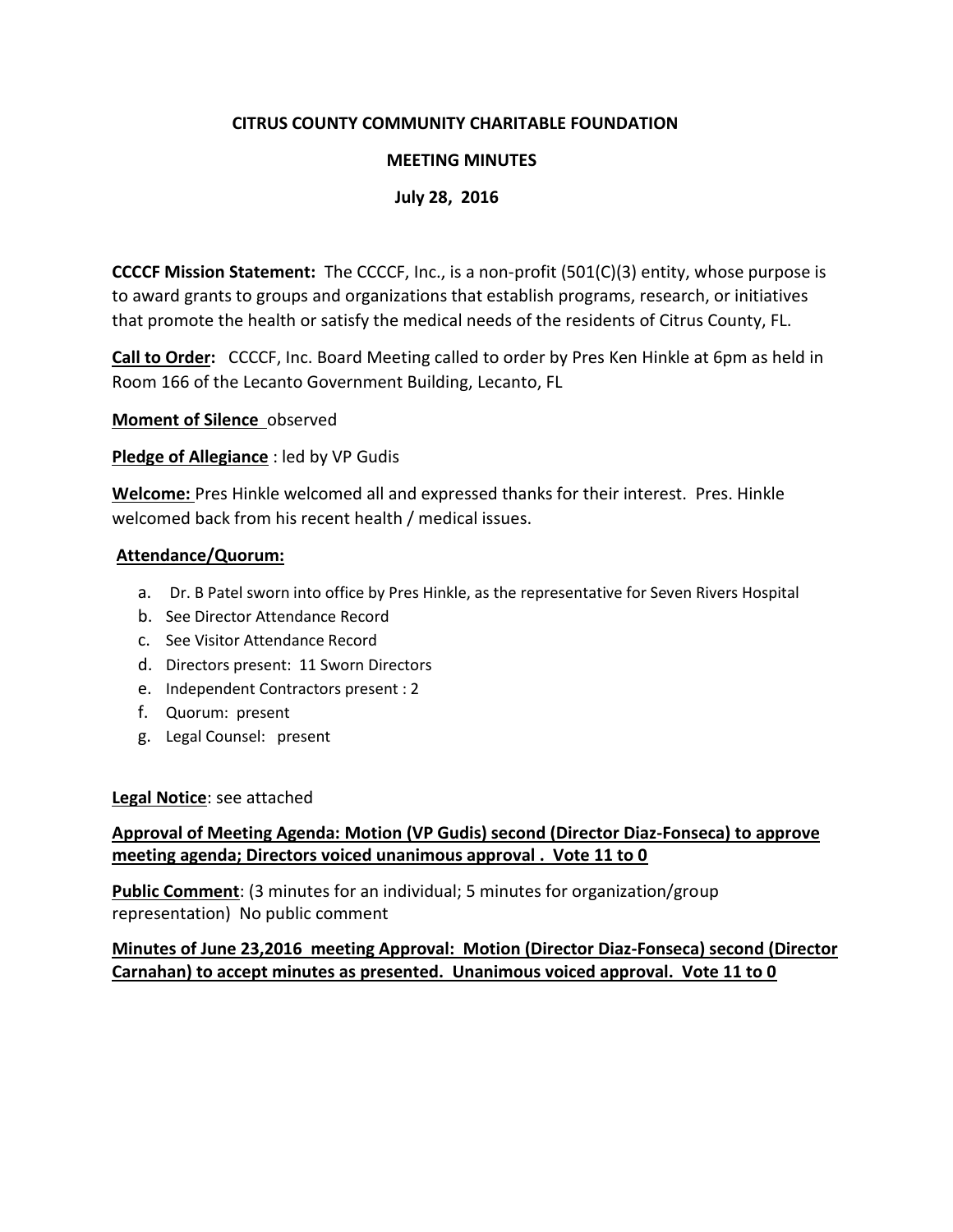# **Treasurer's Report:**

- Invoices for expenditure to Citrus County Hospital Board for \$29.60 (reimbursement for Published legal notices), payment to Hogan Law Firm for services rendered (\$3000) , payment to Wells Business Solutions (\$500) for services rendered, and payment for Post Office Box renewal – amount estimated to be less than \$100**. Motion (Director Carnahan) second (Director Diaz-Fonseca) with unanimous approval to pay invoices as presented. Vote 11 to 0**
- Financial Report including Balance Sheet information and Quarterly Deposit receipt presented. **Motion (Director Carnahan) second (Director Diaz-Fonseca) with unanimous approval to accept Report as presented**. **Vote 11 to 0**
- Other: Sec/Trea / Director Ressler clarified that all documents have indeed been secured from State of Florida as mandated by such regulation controls.

# **Unfinished / New Business**:

1- Website Review: presented by Steve Tallman, Nature Coast Web Design & Marketing, Inc. Discussion of the current draft appearance. Consensus to omit the logos for Representative entities, omit pictures of Directors with plans to obtain unified photos of Directors at a later date, add general information on page 1- where logos were placed on the draft, this site will be utilized to present current health care information for community review (ie- upcoming health care events, etc), add introduction on the Minutes page (Director Ressler asked to write and submit to NCWD. Public Records Request Disclaimer to be provided by J Rey, Esq and added to the site. Contact email listed on site will be corrections continual Director Diaz-Fonseca will be the contact person for CCCCF, Inc with NCWD.

 **Motion L(Director Ressler) second (Director Wallis) with unanimous voiced approval for Domain name to be ccccf. Us. Vote 11 to 0.** Fee for such will be submitted at later date by NCWD.

Go Live Date: target is August 1, 2016

- **2-** Investment Policy as presented at previous meeting accepted with **motion (Director Carnahan) second (Director Wallis) with unanimous approval. Vote 11 to 0**
- 3- Notice to Representative Entities-consensus for Sec / Director Ressler to send to all Entities reminder for yearly designation of entity representative; will be sent to all prior to next meeting asking for designation of representative by September 1, 2016.
- 4- Policies needed as previously presented by J Rey, Esq. Director Ressler agreed to begin to prepare drafts of such submitted polices.